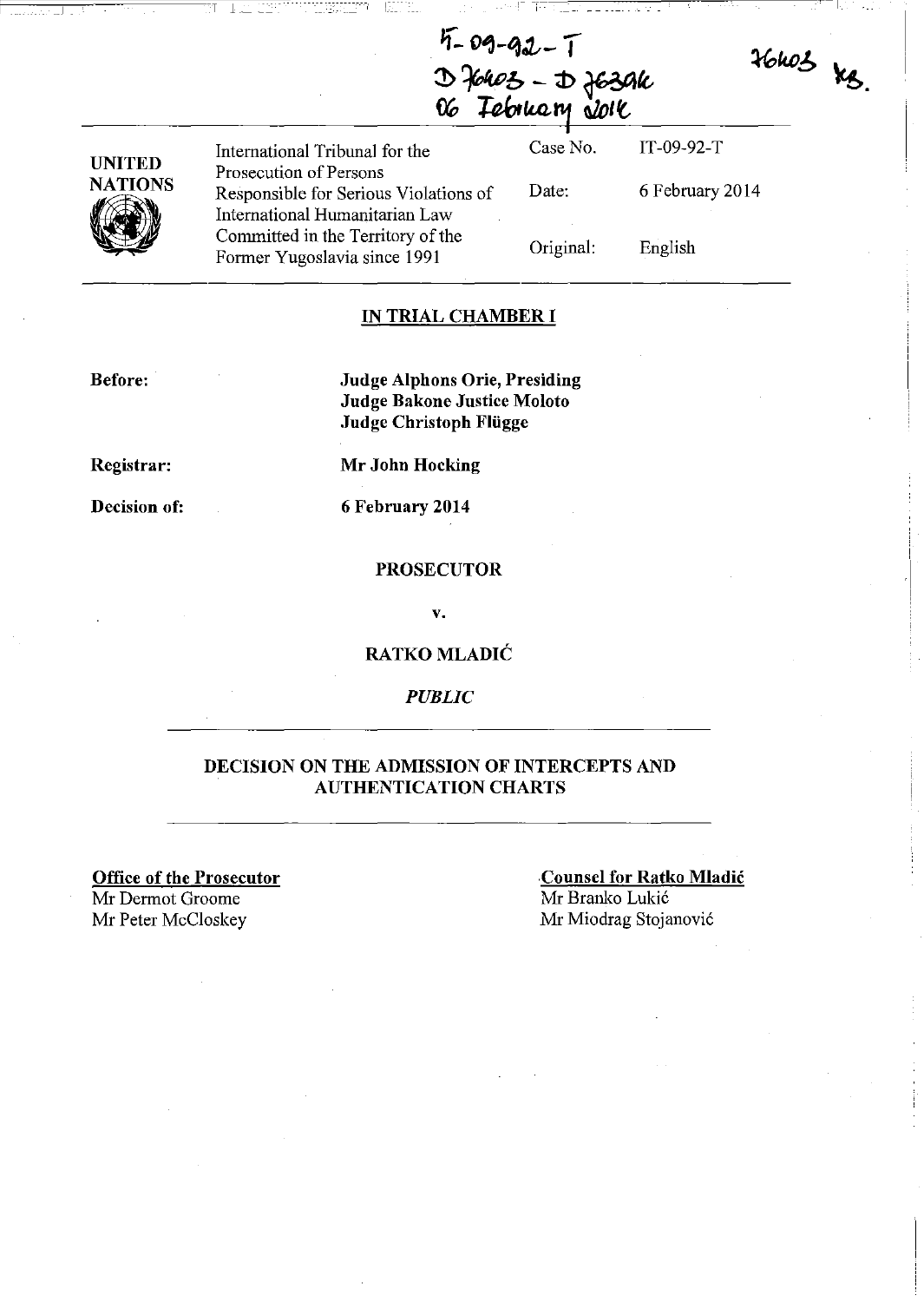# **I. PROCEDURAL HISTORY AND SUBMISSIONS OF THE PARTIES**

~~~~---,-,--~------~!

1. During the testimony of witness John Wilson from 10 to 12 October 2012, the parties tendered into evidence five intercepts bearing Rule 65 fer numbers 27602, 27571, 27576, 21363 and  $22234$ . These intercepts were marked for identification under exhibit numbers D75, P323, P324, P325 and P330 respectively. At that time, the general objection made by the Defence was that the authenticity of the intercepts tendered by the Prosecution had not been established.<sup>2</sup> In response, the Prosecution informed the Chamber and the Defence that it intended to lead additional evidence at later stages in the proceedings for the purpose of proving the provenance. of those intercepts.<sup>3</sup> On 19 November 2013, the Chamber informally communicated to the parties that they could make additional submissions as regards the admission into evidence of the five intercepts in question. On 20 November 2013, the Prosecution informed the Chamber, through an informal communication which has since been filed, of its submissions in connection with the question of the authenticity of D75, P323, P324, P325 and P330.<sup>4</sup> On 25 November 2013, the Defence informed the Chamber, through an informal communication which was subsequently filed, of its objections to the admission into evidence of the four intercepts tendered by the Prosecution.<sup>5</sup>

2. Between 31 October and 1 November 2013, Witness RM-507 testified before the Chamber. His witness statement and a number of associated exhibits were admitted into evidence under seal.<sup>6</sup>

3. On 31 October 2013 and in connection with the testimony of Witness RM-507, the Prosecution tendered two charts into evidence ("Authentication Charts").<sup>7</sup> The Authentication Charts were marked for identification, under seal, as exhibits P2566 and P2567.<sup>8</sup> The Prosecution also tendered 153 intercepts from the bar table ("Bar Table Intercepts").<sup>9</sup> All of the Bar Table Intercepts were marked for identification and placed under seal.<sup>10</sup> On 4 November 2013, the Prosecution filed a notice ("Notice") which contained, as a confidential annex thereto, a table setting out the probative value and the relevance of the Bar Table Intercepts ("Table").<sup>11</sup> On 15

 $\blacksquare$ T. 3950-3951, 3955, 3957, 3980, 4049.

- 6 T. 18680-18681,20072-20079.
- $\overline{7}$ T. 18547, 18552.

<sup>2</sup>  *T.3951.* 

 $\overline{\mathbf{3}}$ *Ibid.* 

 $\boldsymbol{A}$ Prosecution Notice Regarding Certain Intercepts, 18 December 2013 (Confidential).

 $\overline{5}$ Defence Position as to the Revisions to Intercepts Relating to RM518, 16 December 2013 (Confidential).

 $\bf{8}$ T. 18549, 18553.

<sup>9</sup>  T.18929-18930.

<sup>&</sup>lt;sup>10</sup> Internal Memorandum from the Registry Listing the Exhibit Numbers Reserved Pursuant to the Trial Chamber's Oral Decision of7 November 2013, 12 November 2013 (Confidential).

<sup>&</sup>lt;sup>11</sup> Prosecution Notice Regarding Intercept Chart in Connection with RM507, 4 November 2013 (Confidential).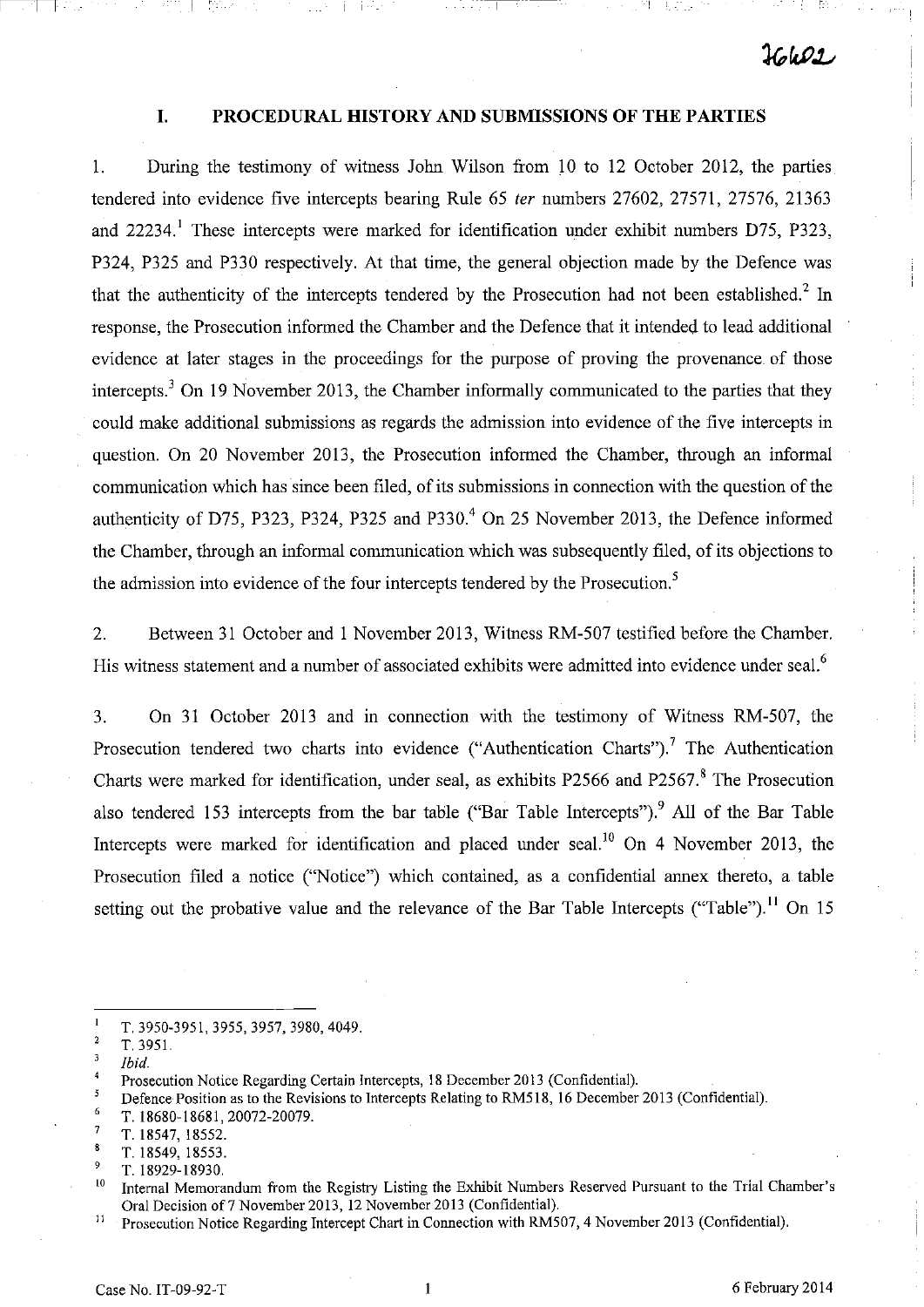November 2013, the Defence filed its response to the Prosecution's Notice ("Response").<sup>12</sup> On 22 November 2013, the Prosecution filed its request for leave to reply to the Defence's Response pursuant to Rule 126 *bis* ("Request for Leave to Reply").<sup>13</sup> The Prosecution attached its Reply to the Response as a confidential annex to its Request for Leave to Reply.<sup>14</sup>

 $~\cdot~$   $~\cdot~$   $~\cdot~$   $~\cdot~$   $~\cdot~$   $~\cdot~$   $~\cdot~$   $~\cdot~$   $~\cdot~$   $~\cdot~$   $~\cdot~$   $~\cdot~$   $~\cdot~$   $~\cdot~$   $~\cdot~$   $~\cdot~$   $~\cdot~$   $~\cdot~$   $~\cdot~$   $~\cdot~$   $~\cdot~$   $~\cdot~$   $~\cdot~$   $~\cdot~$   $~\cdot~$   $~\cdot~$   $~\cdot~$   $~\cdot~$   $~\cdot~$   $~\cdot~$   $~\cdot~$   $~\cdot$ 

4. On 28 November 2013, the Parties made further submissions in court in connection with the admission into evidence of the intercepts tendered through witness John Wilson, the Bar Table Intercepts and the Authentication Charts.<sup>15</sup>

5. On 30 January 2014, following the Chamber's instructions,<sup>16</sup> the Prosecution tendered redacted versions of the Authentication Charts.<sup>17</sup> The Prosecution also withdrew its request for the admission into evidence of two of the Bar Table Intercepts, namely P2716 and P2763.<sup>18</sup>

# **II. APPLICABLE LAW**

6. The Chamber recalls and refers to the applicable law governing the admission of documents from the bar table as set out in its previous decisions.<sup>19</sup>

# **III. DISCUSSION**

#### **A. Preliminary Issues**

7. As a preliminary matter, the Chamber considers the large number and volume of the documents that are being tendered into evidence. The Chamber also considers the Prosecution's submission that there is a manifest misunderstanding on the part of the Defence in respect of the nature of the material that the Prosecution is tendering into evidence. In light of these considerations and because of the prejudice that would be caused to the Prosecution if the alleged misconception on the part of the Defence leads to the denial of the admission of the documents in question, the Chamber decides to grant the Request for Leave to Reply.

<sup>&</sup>lt;sup>12</sup> Defence Response to Prosecution Notice Regarding Intercept Chart in Connection with RM507, 15 November 2013 (Confidential).

<sup>&</sup>lt;sup>13</sup> Prosecution Request for Leave to Reply to Defence Response to Prosecution Notice Regarding Intercept Chart in Connection with RMS07, 22 November 2013 (Confidential).

<sup>&</sup>lt;sup>14</sup> Prosecution Reply to Defence Response to Prosecution Notice Regarding Intercept Chart in Connection with RMS07, 22 November 2013 (Confidential).

<sup>&</sup>lt;sup>15</sup> For the parties' submissions, the Chamber refers to T. 20058-20069, 20079-20103.

 $^{16}$  T. 20102-20103.

<sup>17</sup> Prosecution Motion to Tender Redacted Authentication Charts in Relation to RMS07, 30 January 2014 (Confidential), paras 6-11, 14.

 $\int_{18}^{18}$  *Ibid.*, paras 12, 15.

Decision on Prosecution First Motion to Admit Evidence from the Bar Table: Mladić Notebooks, 25 September 2012, paras 4, 12; Decision on Prosecution's Bar Table Motion for the Admission of Intercepts: Srebrenica Segment, 2 May 2013, paras 7-8.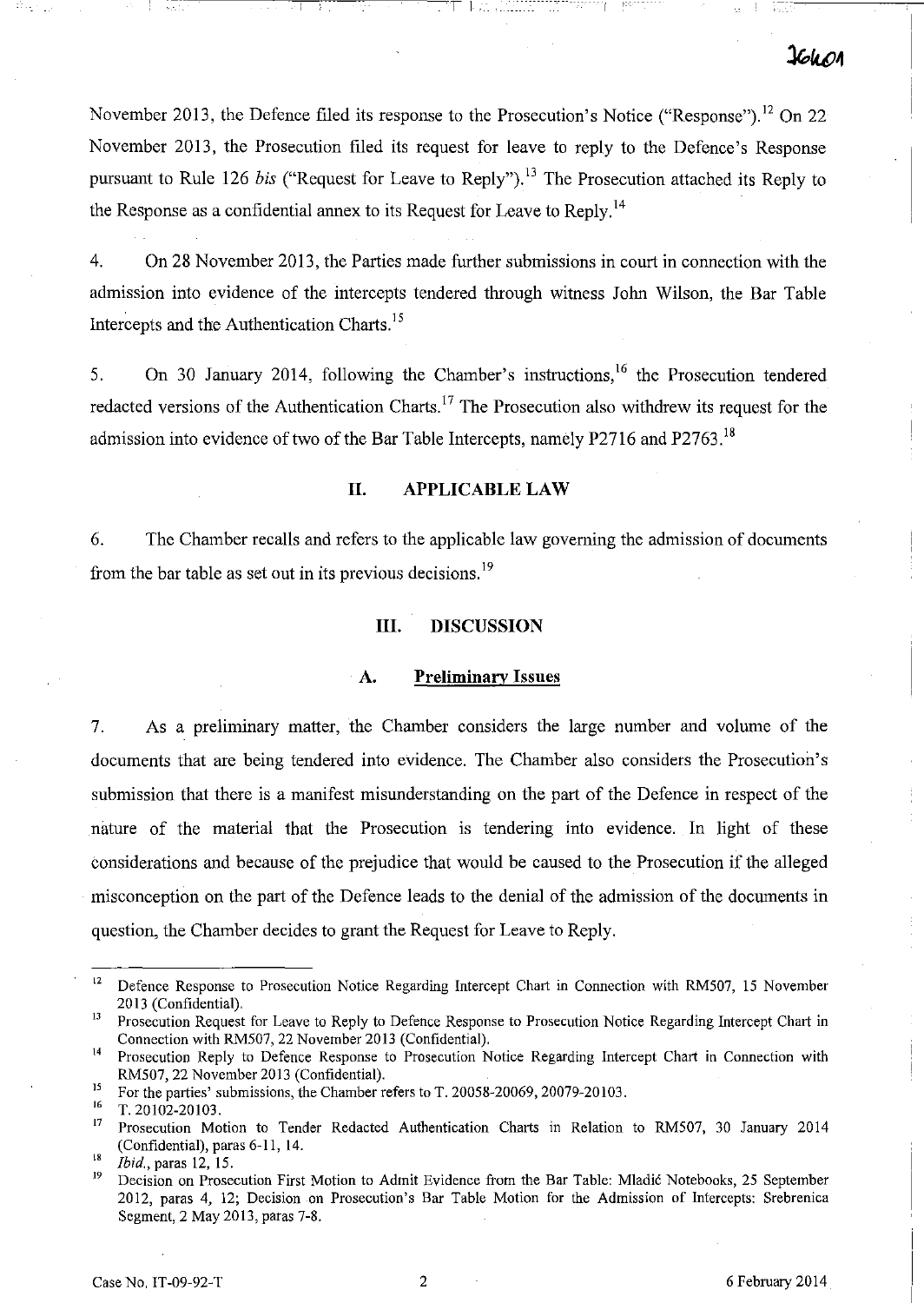! 1-

8. Moreover, the Chamber finds that the Defence's objections to the admissibility of the Table are misplaced since the Prosecution is not seeking to tender that document into evidence but is merely using it in order to explain the probative value and the relevance of each of the Bar Table Intercepts. The Chamber will therefore not consider those objections any further.

9. Furthermore, the Chamber will not consider the admissibility of P2716 and P2763. As for the Authentication Charts currently marked for identification as P2566 and P2567, the Chamber will only consider them as part of appraising the probative value of their redacted versions.

#### **B. The Intercepts**

#### *1. D75, P323. P324, P325 and P330*

#### *a. Relevance*

10. The five intercepts currently marked for identification as D75, P323, P324, P325 and P330 describe a number of conversations which either directly involve the Accused or refer to him. The contents of these conversations pertain to, *inter alia,* the general situation of the forces of the Army of Republika Srpska ("VRS") which were positioned around the city of Sarajevo; the use of artillery against non-Serb civilian areas in and around the city of Sarajevo; the availability of heavy weapons and snipping rifles fitted with silencers among the weaponry employed by the VRS; the situation in and around the Sarajevo airport; and the evacuation of the Serb forces and all their equipment from the Viktor Bubanj Barracks as part of a ceasefire agreement between the VRS and the Bosnian Muslim forces. For these reasons, the Chamber finds that the five intercepts are relevant to this case.

#### *h. Probative value*

11. The Chamber notes that one witness commented on D75 and testified that one of the voices in the corresponding audio recording belonged to the Accused.<sup>20</sup> On this basis, the witness concluded that the intercept is authentic.<sup>21</sup> The Prosecution does not oppose the admission of this document.

<sup>&</sup>lt;sup>20</sup> T. 5041-5042; P1596, pp. 3-4.<br><sup>21</sup> Ibid

<sup>21</sup>*Ibid.*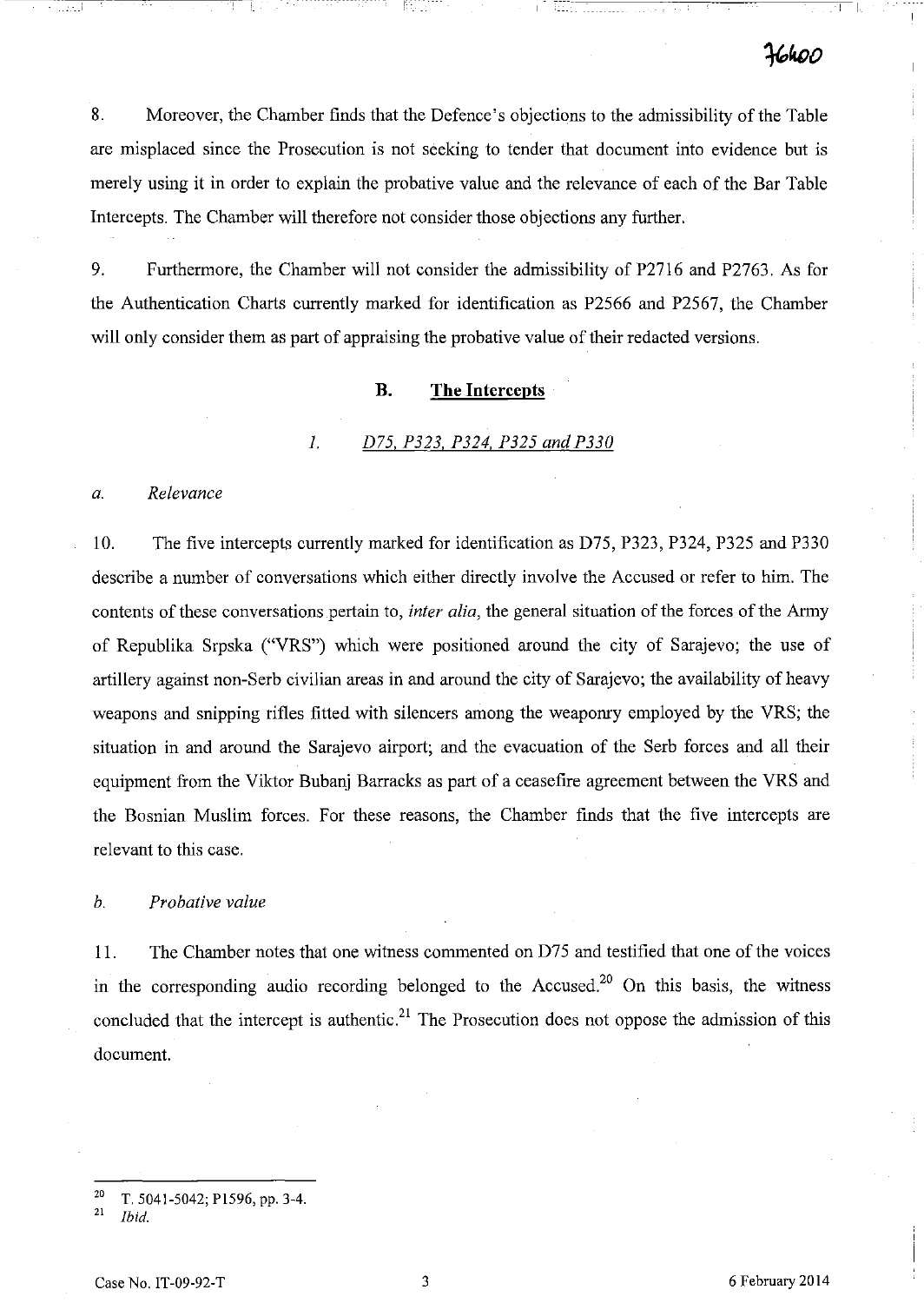12. The Chamber will now tum to the authentication evidence provided by Witness RM-507 in relation to P323, P324, P325, and P330.<sup>22</sup>

13. The Defence's first objection is that the authentication evidence of Witness RM-507 IS unreliable because he was not present when the conversations described in P323, P324, P325, and P330 were intercepted. In this respect, the Chamber considers that according to his testimony, when possible, Witness RM-507 listened to the audio recordings of the intercepted conversations and compared the content of those recordings with the transcripts.<sup>23</sup> On the basis of these comparisons, The then affirmed the authenticity and accuracy of the transcripts.<sup>24</sup> Where no corresponding audio recording was available, Witness RM-507 inspected and verified the authenticity of the copy of the handwritten transcript of the intercept.<sup>25</sup> Furthermore, in his statement, Witness RM-507 provided a detailed account of the locations and the equipments that were used to intercept communications, and described the methodology by which conversations were intercepted, transcribed, and ultimately stored.<sup>26</sup>

14. In the context of determining the reliability of the authentication evidence provided by Witness RM-507, the Chamber also considers that the testimony of John Wilson refers to certain events which closely correspond with the events discussed in a number of the conversations that are described in the intercepts in question.<sup>27</sup> Having made these observations, the Chamber finds that the mere fact that Witness RM-507 was not present when the conversations described in P323, P324, P325, and P330 were intercepted does not by itself preclude RM-507's authentication of those intercepts.

15. The Defence further submits that of the four intercepts tendered by the Prosecution, only P325 is accompanied by a corresponding audio recording and that the absence of audio recordings for the other three intercepts raises questions about Witness RM-507's ability to certify their corresponding transcripts as being genuine and accurate. The Chamber notes that audio recordings for P323 and P324 are in fact available and have been provided to the Defence and the Chamber.<sup>28</sup> This allows the Defence to verify the accuracy of the transcripts of the two intercepted

 $\mathbb{I} \setminus \mathbb{R}$ 

<sup>28</sup>**T.20092.** 

<sup>&</sup>lt;sup>22</sup> P323 and P324 are listed as items 11 and 12 respectively in the document which has been marked for identification as P2567 whereas P325 and P330 are listed as items 563 and 654 respectively in the document that is marked for identification as P2566.

 $\frac{23}{24}$  T. 18546.

 $rac{24}{25}$  *Ibid.*<br><sup>25</sup> P<sub>256</sub>

<sup>&</sup>lt;sup>25</sup> P2565 (Amalgamated Statement of Witness RM507, 22 February 2012), para. 79.<br><sup>26</sup> Ibid. paras 24, 27, 41, 46, 47

*<sup>26</sup> Ibid.,* paras 24, 27-41, 46-47.

<sup>&</sup>lt;sup>27</sup> Most notably the conversation described in P324 and at least three of the conversations described in P330.<br><sup>28</sup> T 20002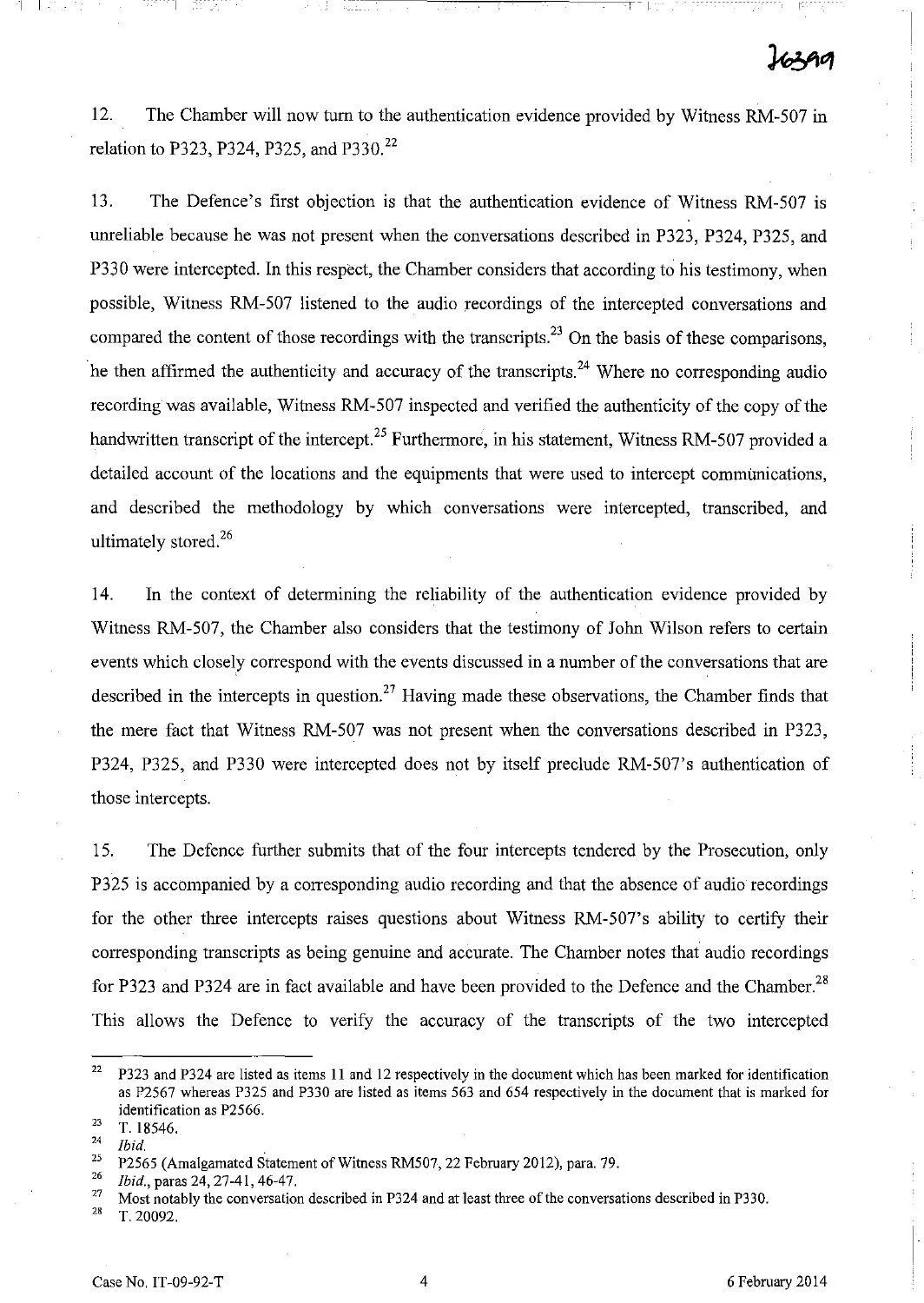conversations in question. With regard to P330, the Chamber considers that the absence of corresponding audio recordings is not a bar to admission but may be a factor which the Chamber will bear in mind when attributing weight to the intercepts at a later stage.

r 1-:--

16. The Defence also submits that according to Witness RM-507's testimony, he did not use any machinery to corroborate the authenticity of the intercepts and that the practice of authentication by ear effectively undermines his own claim that voices are like fingerprints and can therefore be recognised by their characteristic imprints. The Chamber notes, however, that Witness RM-507's claim does not imply that the failure to employ specialised machinery in any authentication process will have the inevitable consequence of invalidating the outcome of that process. The Chamber instead interprets his evidence to suggest that as with the method of authentication by specialized machinery, the process of authentication by ear also seeks to identify voices on the basis of their unique distinguishing features.

17. In addition, the Defence alleges that in June 1996, two members of the organ responsible for recording, transcribing and storing the intercepts, namely the Bosnia-Herzegovina Agency for Investigation and Documentation ("AID"), were involved in the abduction and torture of one of their colleagues.<sup>29</sup> The Defence, moreover, refers to the murder of the assistant director of the AID and alleges that this murder was carried out by individuals from or affiliated with the AID.<sup>30</sup> The Defence further alleges that in another instance, an AID investigator was involved in the torture of another AID member and that the AID employed certain individuals who were skilled in forgery of official documents.<sup>31</sup> Finally, the Defence raises the general objection that collaboration between the AID and the Iranian Intelligence Service "is reflective of the murky methods of AID."<sup>32</sup> The Defence has hardly furnished the Chamber with any evidence in support of its allegations. More importantly, the Chamber does not see how these allegations, even if proven to be true, would impel the conclusion that the intercepts that were recorded, transcribed and stored by the AID are devoid of any probative value for the purpose of admission. The Chamber will nevertheless consider the Defence's position with respect to the AID when attributing weight to the intercepts at a later stage. With respect to the general objection raised by the Defence, the Chamber concludes that by placing emphasis on the alleged collaboration between the AID and a foreign entity, the

 $\frac{29}{30}$  T. 18645-18646.

<sup>&</sup>lt;sup>30</sup> T. 18648-18649, 20096-20097.

 $\frac{31}{32}$  T. 18655, 18657-18658, 18661-18663, 20096-20097.

<sup>32</sup> Defence Position as to the Revisions to Intercepts Relating to RM5l8, 16 December 2013 (Confidential), p. 7.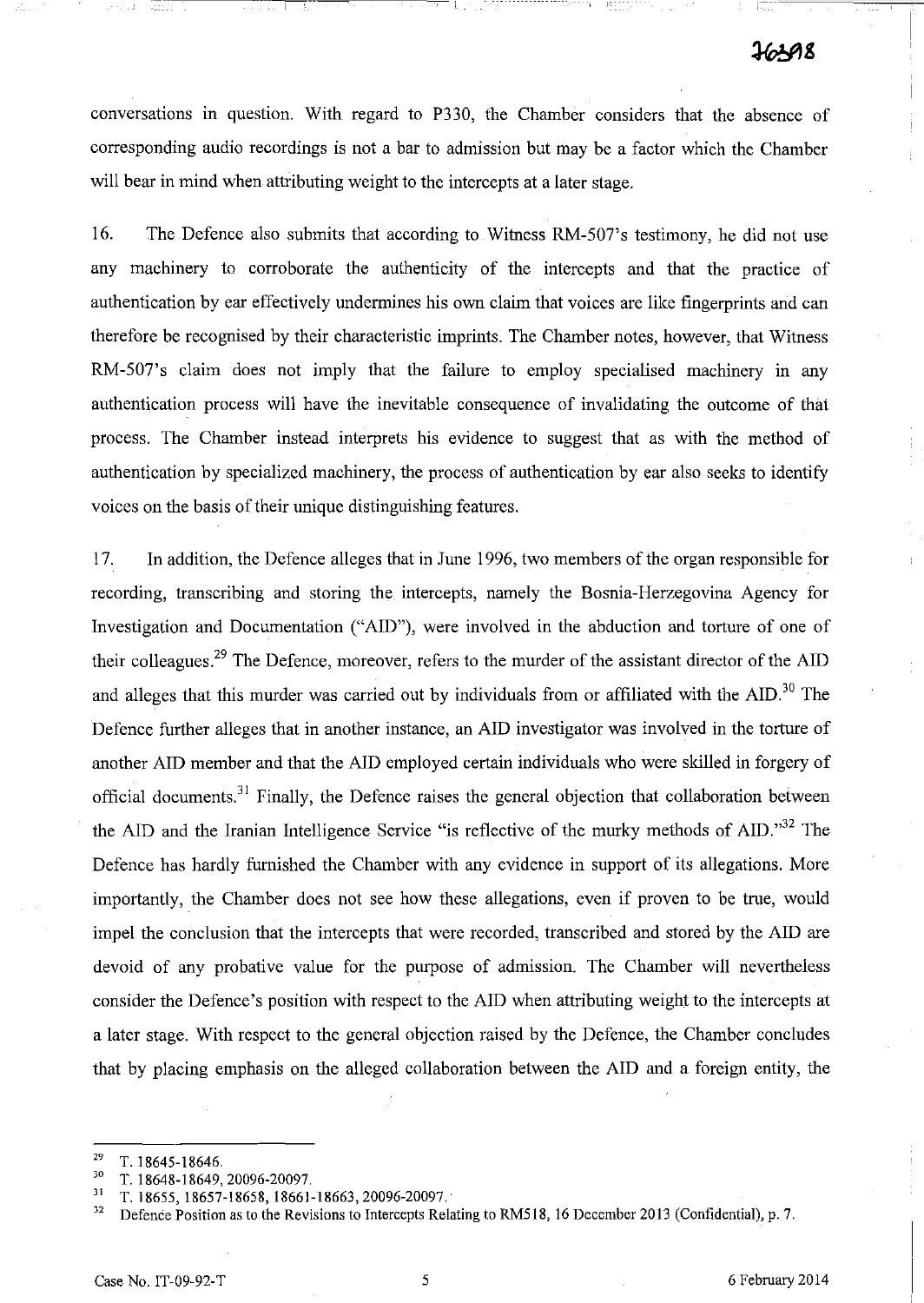Defence is in effect contesting the lawfulness of the manner in which the intercepts were made.<sup>33</sup> However, the Chamber finds that the Defence has not demonstrated how the admission of the material in question amounts to conduct which is described in Rule 95 and Rule 89(D) of the Rules. In other words, the Defence has failed to show that the admission of the intercepts is antithetical and seriously damaging to the integrity of the proceedings and that their probative value is outweighed by the need to ensure a fair trial.

18. In the light of the foregoing, the Chamber finds that documents D75, P323, P324, P325, and P330 are relevant and of probative value.

## *2. The Bar Table Intercepts*

#### *a. Relevance*

19. The Defence submits that many of the Bar Table Intercepts pertain to a time-frame which is outside the Indictment period. The Defence refers to 12 May 1992 as the beginning of the Indictment period and alleges that before that date, the Accused was not even present in Bosnia-Herzegovina.<sup>34</sup> The Defence's second objection is that many of the intercepted conversations do not involve the Accused whatsoever.<sup>35</sup> However, the Defence refers to merely three intercepts as instances where in its view the content of the intercepted conversation bears no connection with the Accused.<sup>36</sup>

20. The Chamber observes, firstly, that according to the Indictment, the Accused was a member "of an overarching joint criminal enterprise which lasted from at least October 1991 until 30 November 1995.<sup>37</sup> For this reason, the Chamber is satisfied that contrary to the Defence's assertion, the intercepts dating from October 1991 onwards may be relevant to the crimes charged in the Indictment. As regards those intercepts which date prior to October  $1991<sup>38</sup>$ , the Chamber observes that the mere fact that a particular piece of evidence is dated or refers to events outside of a specific time-frame that is mentioned in the Indictment does not necessarily malce it irrelevant. After having given careful consideration to these intercepts as well as those that according to the

J3 **In its oral submissions, the Defence claimed that the intercepts tendered by the Prosecution "were all collected by**  abuse of authority." *See* T. 20097.

 $\frac{34}{35}$  T. 20080-20081.

 $\frac{35}{36}$  T. 20083-20086.

<sup>&</sup>lt;sup>36</sup> T. 20086-20088. The intercepts which are specifically contested by the Defence are P2632, P2639 and P2643.

<sup>&</sup>lt;sup>37</sup> Fourth Amended Indictment, 16 December 2011, para. 5.<br><sup>38</sup> These intercents are P2632, P2633, P2634, P2635, P26

<sup>3.</sup> These intercepts are P2632, P2633, P2634, P2635, P2636, P2637, P2638, P2639, P2640, P2641, P2642, P2643, P2644, P2645, P2646, and P2647.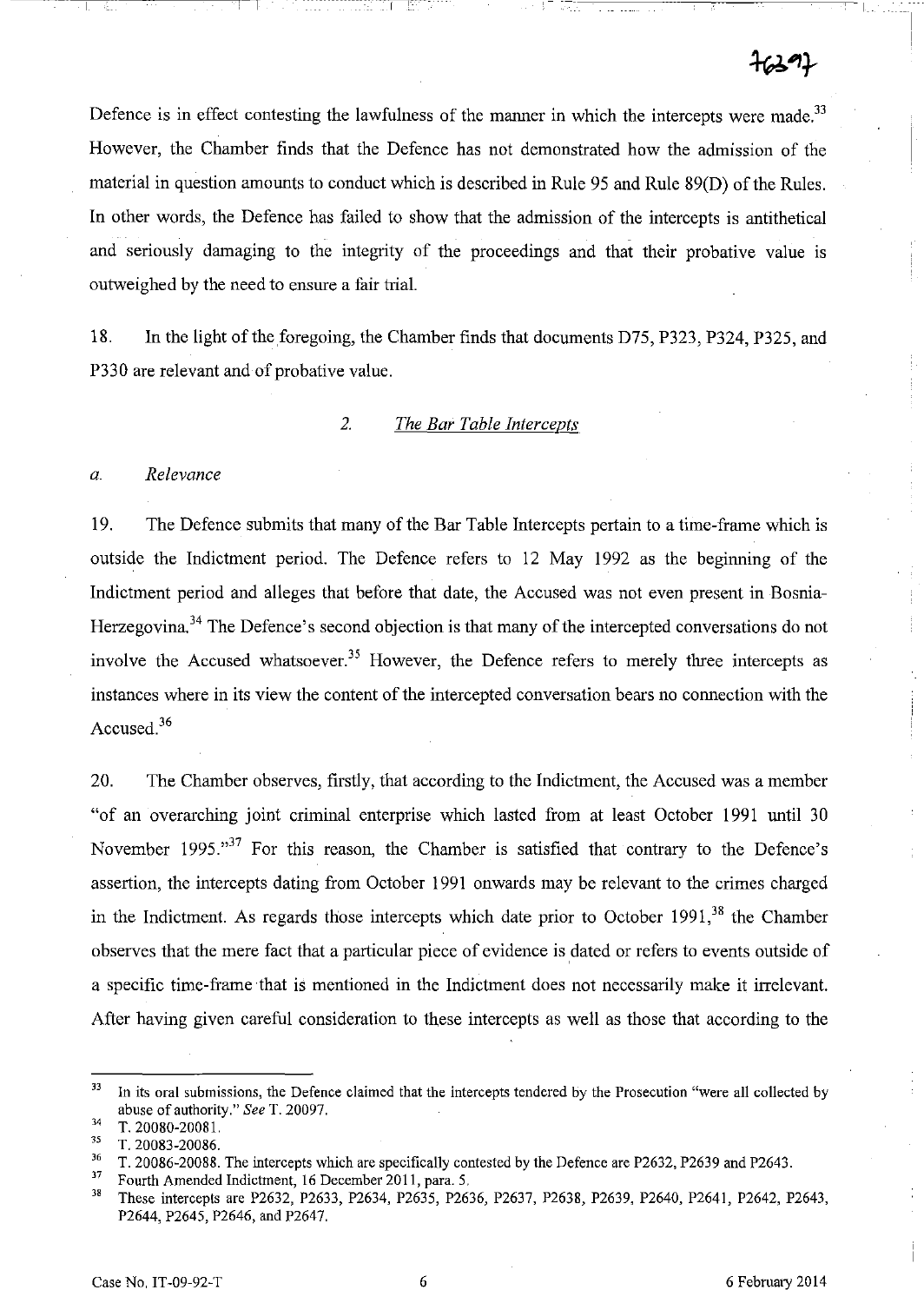# $76306$

Defence do not involve the Accused, the Chamber finds that they relate to, *inter alia,* (1) Radovan Karadžić's purported ability to influence and control Serb ministers within the government of the Republic of Bosnia-Herzegovina; (2) the alleged collaboration between Radovan Karadžić and Slobodan Milošević for the creation of an exclusively Serb state; (3) the preparations allegedly made for the establishment of Serb-dominated institutions in municipalities that were earmarked for inclusion in this envisioned Serb state; (4) the relationships, communications and coordination efforts between members of the alleged overarching joint criminal enterprise ("lCE") other than the Accused; (5) the role and the composition of the Yugoslav People's Army prior to the outbreak of the war; and, (6) the efforts geared towards the alleged training, arming and mobilising the Bosnian Serb population in Bosnia-Herzegovina. The intercepts in question, therefore, concern matters that are relevant to the charges in the Indictment.

21. The Defence has raised no specific objections with regard to the remaining Bar Table Intercepts. Having reviewed them and the Prosecution's submissions, the Chamber finds that they are relevant to a number of issues arising from the Indictment, including: (1) Radovan Karadžić's oversight and control over municipal and regional authorities; (2) the relationship and logistical coordinations between the members of the alleged lCEs, in particular, the Accused, Radovan Karadžić, Slobodan Milošević, Biljana Plavsić, Nikola Koljević, and Momčilo Krajišnik; (3) the relationship that other alleged members of the lCEs had with municipal and regional authorities; (4) the Accused's control over the VRS; (5) the Accused's alleged involvement with a campaign of indiscriminate shelling and sniping in Sarajevo; (6) Radovan Karadžić's purported control over those forces holding United Nations personnel as hostages; (7) the alleged participation of the Bosnian Serb leadership in procurement of arms and anununitions from Serbia; (8) Radovan Karadžić's relationship with the Accused; (9) the alleged expulsion of non-Serbs after the takeover of territory by Serb forces; (10) the alleged involvement of the Bosnian Serb leadership in the exchange of prisoners; and (11) the awareness on part of the members of the Bosnian Serb political and military leadership that the international community would probe their actions.

#### *b. Probative Value*

22. The Chamber has reviewed each of the Bar Table Intercepts and has, in the previous section of this decision, rejected all the objections raised by the Defence as regards the authentication evidence provided by Witness RM-507. The Chamber is satisfied that the Bar Table Intercepts are of probative value.

I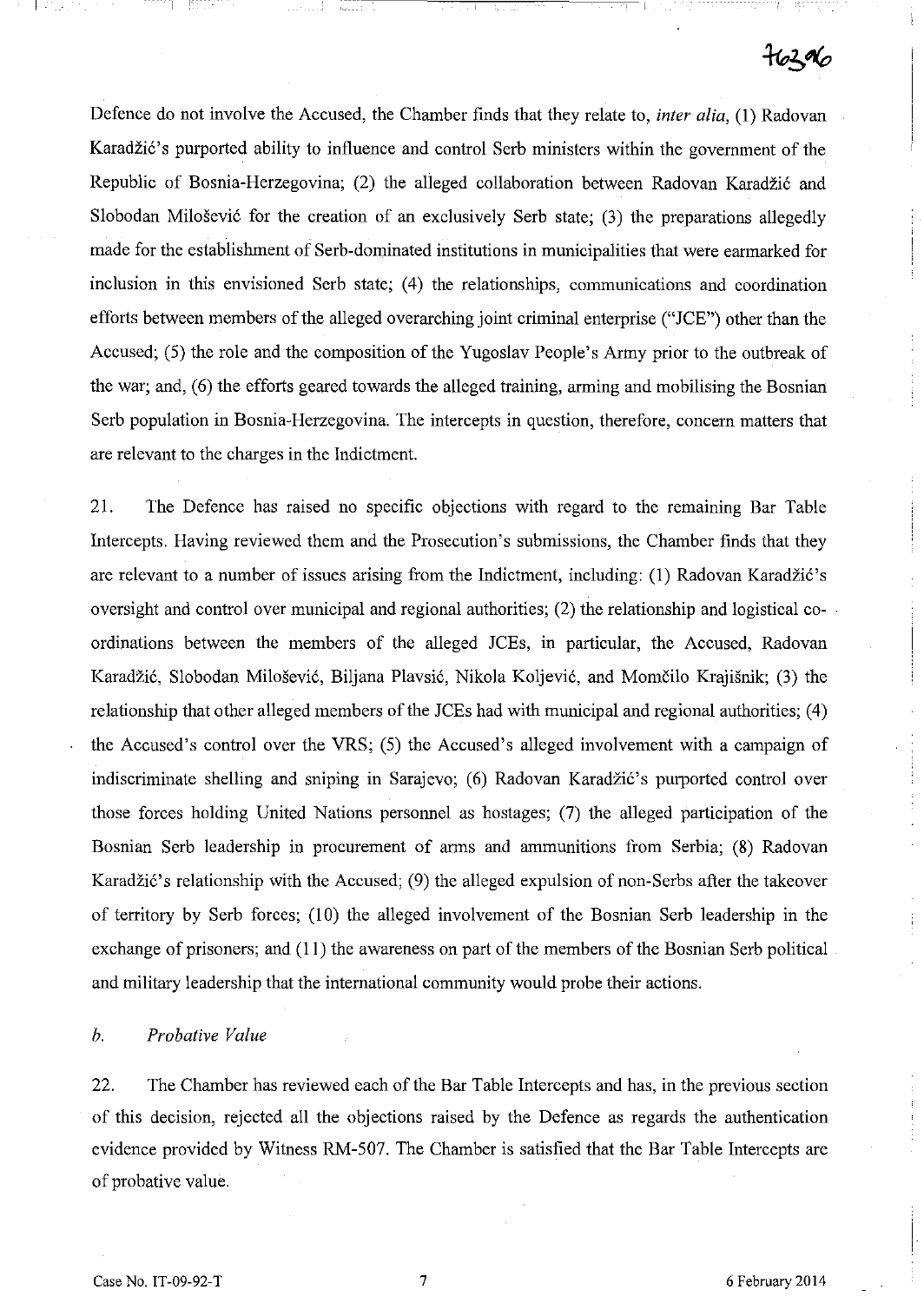# c. *How the Intercepts Fit Into the Prosecution's Case*

23. In its Table, the Prosecution made submissions in order to explain how each Bar Table Intercept connects with the various aspects of its case. Having reviewed those submissions, the Chamber is satisfied that the Prosecution has indicated, with sufficient clarity and specificity, how each intercept fits into its case.

#### C. **The Authentication Charts**

#### *a. Relevance*

24. The Authentication Chart which bears the Rule 65 *ter* number 30405a includes entries for P325 and P330 as well as for 139 of the Bar Table Intercepts. For each of those entries, there are a number of columns that provide, *inter alia,* the Rule 65 *ter* number that was assigned to the intercept in *Prosecutor v. Karadžić*, the Rule 65 *ter* number that has been assigned to the intercept in the present case, a brief description of the intercepted conversation, its date, the name of the interlocutors as identified by Witness RM-507, the comments of Witness RM-507, the audio reference numbers as well as hyperlinks to the eCourt transcripts and the audio recording of the intercepted conversation. The Authentication Chart which bears the Rule 65 *ter* number 30445a is largely patterned after 30405a. It includes entries for P323, P324 and 12 Bar Table Intercepts. The Chamber considers that the Authentication Charts assist in the understanding of the intercepts dealt with in this decision. For this reason, the Chamber finds them to be relevant to the crimes charged in the Indictment.

# *b. Probative Value*

25. The Authentication Charts, currently marked for identification as P2566 and P2567, are dated and signed by Witness RM-507. During his testimony, the witness confirmed that the charts listed the intercepts which he had listened to and authenticated.<sup>39</sup> For these reasons, the Chamber finds that the Authentication Charts and their redacted versions have probative value.

# **IV. DISPOSITION**

26. For the foregoing reasons, pursuant to Rules 89 and 126 *bis* of the Rules, the Chamber **GRANTS** the Prosecution's Request for Leave to Reply;

<sup>39</sup> T. 18540-18547, 18549-18550.